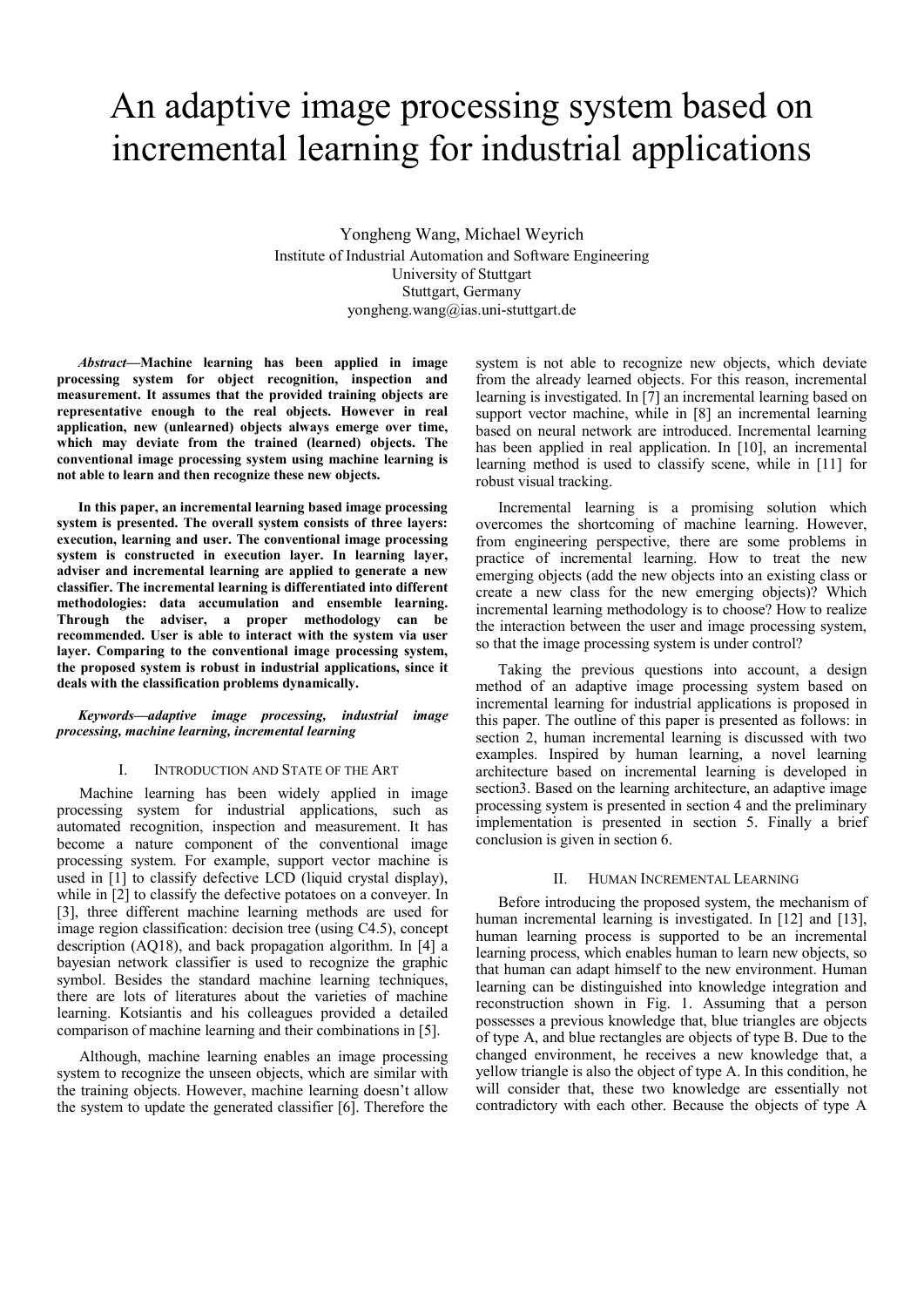

Fig. 1. Illustration of human incremental learning (left: knowledge integration, right: knowledge reconstruction).

have a common trait: they are triangles. Therefore he obtains a final knowledge that triangles are objects of type A, while rectangles are objects of type B. The learning process mentioned above is called knowledge integration.

If the new knowledge states that the dark blue triangles, crosses and rectangles are objects of type C, the human will get confused. Because his previous knowledge tells him that triangles stand for type A, and rectangles stand for type B. In this case, he tries to rebuild his knowledge space, so that the dark blue objects are considered to be new object type of C. The above mentioned knowledge rebuilding process is called knowledge reconstruction.

## III. A PROPOSED LEARNING ARCHITECTURE

The contribution of this paper is to propose a novel image processing system, which consists of three layers: execution, learning and user. Since the learning layer is the core layer, it is reasonable to discuss the learning layer before introducing the whole image processing system. Inspired by the human incremental learning process, a novel learning architecture is proposed, which consists of two modules: an adviser and incremental learning (see Fig. 2). The adviser is composed of data consistency test and a selector. The incremental learning consists of ensemble learning and data accumulation. The data of learned objects are stored in the previous database, while the data of new objects in the new database. The previous database was used for generating the previous classifier.

#### *A. Adviser*

Generally two kinds of algorithms are considered to be candidate for data consistency test (DCT). One is distance based (e.g. Euclidean, Mahalanobis), the other is statistic based (e.g. discriminant function analysis). Data consistency test is used to check the relationship between the previous and new database.

Fig. 3 illustrates data consistency test by measuring Euclidean distance in feature space. Assuming that the previous database consists of *2* classes: class *A* and class *B*. The new dataset can be a single sample or a new class including a set of samples, which is notated by  $S$ .  $S_c$  is the centroid of *S*.  $D_A$  and  $D_B$  indicate the distance between  $S_c$  and

the two classes.  $\theta$  is a distance threshold configurable by user. The data consistency test is carried out by two levels of test. At the first level,  $D_A$  and  $D_B$  are compared with  $\theta$ . If  $D_A$  and  $D_B$  are smaller than  $\theta$ , user is suggested to create a new class. In this case, data accumulation methodology as an incremental learning will be chosen. The introduction of *θ* is to discard the outliers (e.g. human may categorize a product of C into the products of B). At the second level,  $D_A$  is compared with  $D_B$ . The smaller distance suggests the new objects belong to that class. In this case, ensemble learning is chosen. Through data consistency test, the relationship between new objects and



Fig. 2. A proposed learning architecture.



Fig. 3. Illustration of data consistency test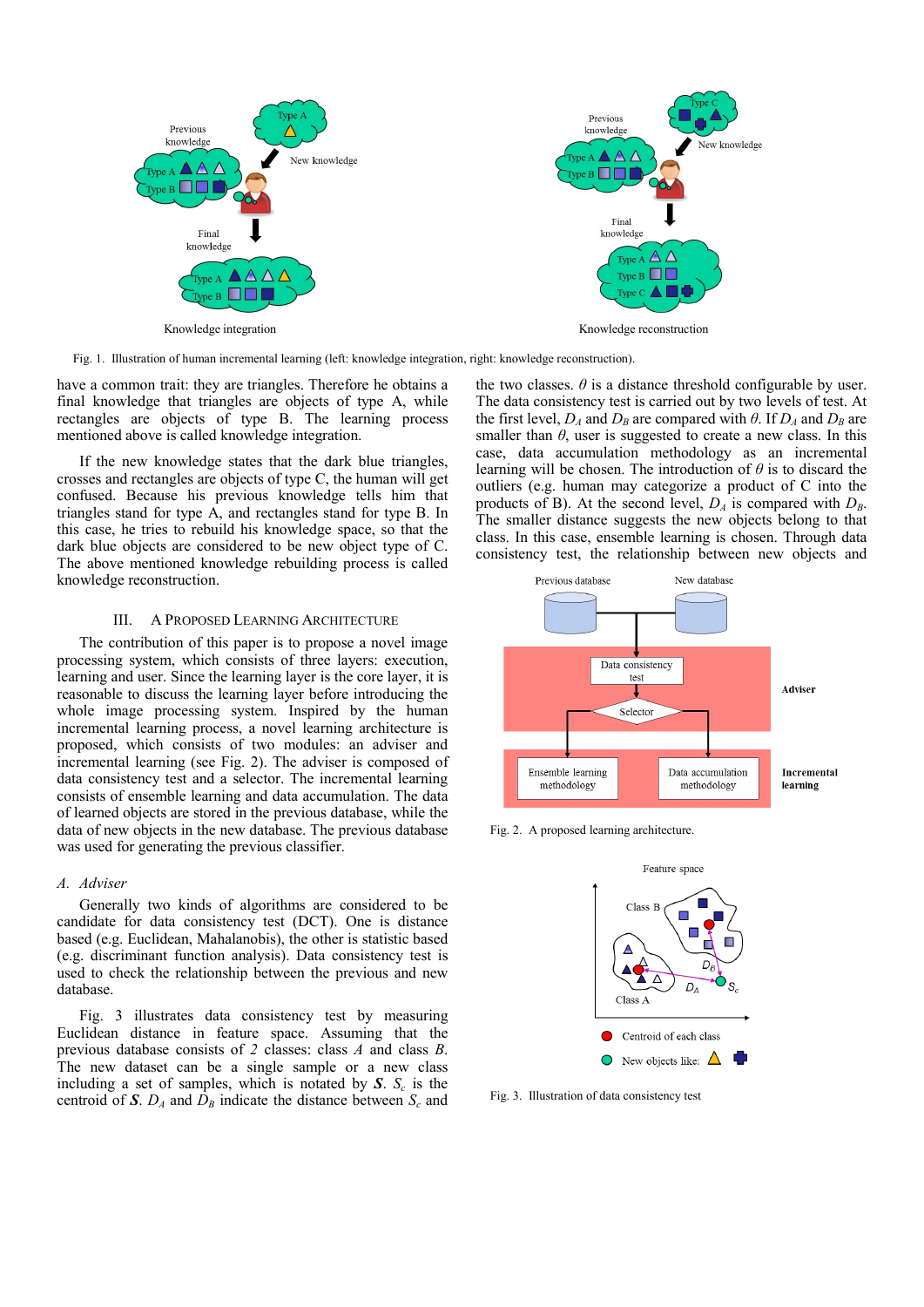already learned objects can be estimated. Data consistency test is crucial to its following procedure - selecting a proper incremental learning to generate a new classifier.

# *B. Incremental Learning*

In [14], two types of incremental learning methodologies are summarized and differentiated into data accumulation and ensemble learning methodologies. In data accumulation methodology, the old classifier needs to be discarded. A new object database is obtained by fusing the previous and new database. The new database is utilized to generate a new classifier. The incremental learning applied in [10] is a kind of data accumulation methodology. This approach accesses the previous database instead of utilizing the old classifier (class boundaries). Therefore, the knowledge base is reconstructed by data accumulation methodology. Differ from the data accumulation methodology, the ensemble learning methodology does not access the previous database. For each new database an incremental learning is activated for creating a new classifier. The new and existing classifiers will afterwards put into a voting algorithm for generating a composite classifier, which is composed of a set of classifiers. The *Learn++* in [8] and *Learn++.NC* in [9] are typical ensemble learning. Comparing to data accumulation methodology, the ensemble learning methodology integrates the new knowledge into previous knowledge.

# IV. AN ADAPTIVE IMAGE PROCESSING SYSTEM

Based on the new learning architecture, an adaptive image processing system is developed in Fig. 4, which is composed of three layers: *execution*, *learning* and *user* layers. In the *execution* layer, a conventional image processing is constructed. Through the *learning* layer, the *classifier* in *execution* layer can be updated by applying incremental learning. The interaction between system and user take places via the *user* layer.

The conventional image processing system is constructed in the *execution* layer, which includes a *manipulator*, *image processing* and a *classifier*. Unsorted products are captured by a camera system (involved in *image processing*) and then analyzed by image processing algorithm. The analysis result



will be sent to a *classifier*, which has been developed in development phase and possesses a previous knowledge (class boundaries). It is known that the conventional image processing system is not able to learn new product types. Therefore, the new product types can only be wrongly classified or not able to be classified. The objects are so called unknown objects.

The unknown objects are recorded and collected by quality assurance, i.e. system user. System user has two treatments to the collected objects: either add them into the existing classes, or create new classes for them. This process is called *assignment of new objects*. Afterwards, a new database can then be created. Here, a new problem may emerge. *Assignment of new objects* is a highly subjective processing. User may assign an object into a wrong class (e.g. assign an apple as orange) without any consideration of the real data distribution in feature space. In order to reduce this kind of risk, an *adviser* is introduced in simulation layer. Details about *adviser* have been discussed in the previous sections. In addition, the *adviser* is able to interact with user by giving user a proper suggestion and receiving final decision from user. Then the *adviser* can choose a proper incremental learning methodology to generate a new *classifier*. Before the new *classifier* can replace the old one in execution layer, it has to be evaluated by providing previous database for classification. If the classification result is acceptable, the new classifier can replace the old one in *execution* layer. If not, the generated classifier should be discarded, and user needs to reassign the new objects. The processes above should be redone until an acceptable classifier is obtained.

The advantage of the three-layer image processing system is to integrate the learning process in the layer - *learning*, so that it is not necessary to shut down the whole system for updating the classifier. The adviser serves as an observer and counselor, which can estimate the relationship between new and previous data. It can also advice user to choose a proper solution. The adviser reduces the risk at having adding a wrong class or samples into existing classes. Through *user* layer, user is able to influence the learning process.

## V. IMPLEMENTATION

In IAS (Institute of Industrial Automation and Software Engineering), the demonstrator of an adaptive image processing system is in building within the framework of an internal project "intelligent image processing". The demonstrator is built with the help of IAS colleagues and students. The demonstrator includes an Ethernet-Color Camera JAI AB-201 GE (image size 1920\*1080) with an objective 2/3" C 16 mm F1.4, two LED lamps.

The software of image processing part was developed in the platform of *LabVIEW*, while incremental learning was realized in *Python*. In the software, SVM is applied in data accumulation methodology for knowledge reconstruction. The ensemble learning techniques - *Learn++* and *Learn++.NC* are realized for knowledge integration (see Fig. 5). For the module *adviser*, two kinds of algorithms are considered: distance and statistic based. Distance based algorithms are Euclidean, Fig. 4. A three-layer image processing system. Mahalanobis and Bhattacharyya. Statistical based algorithms